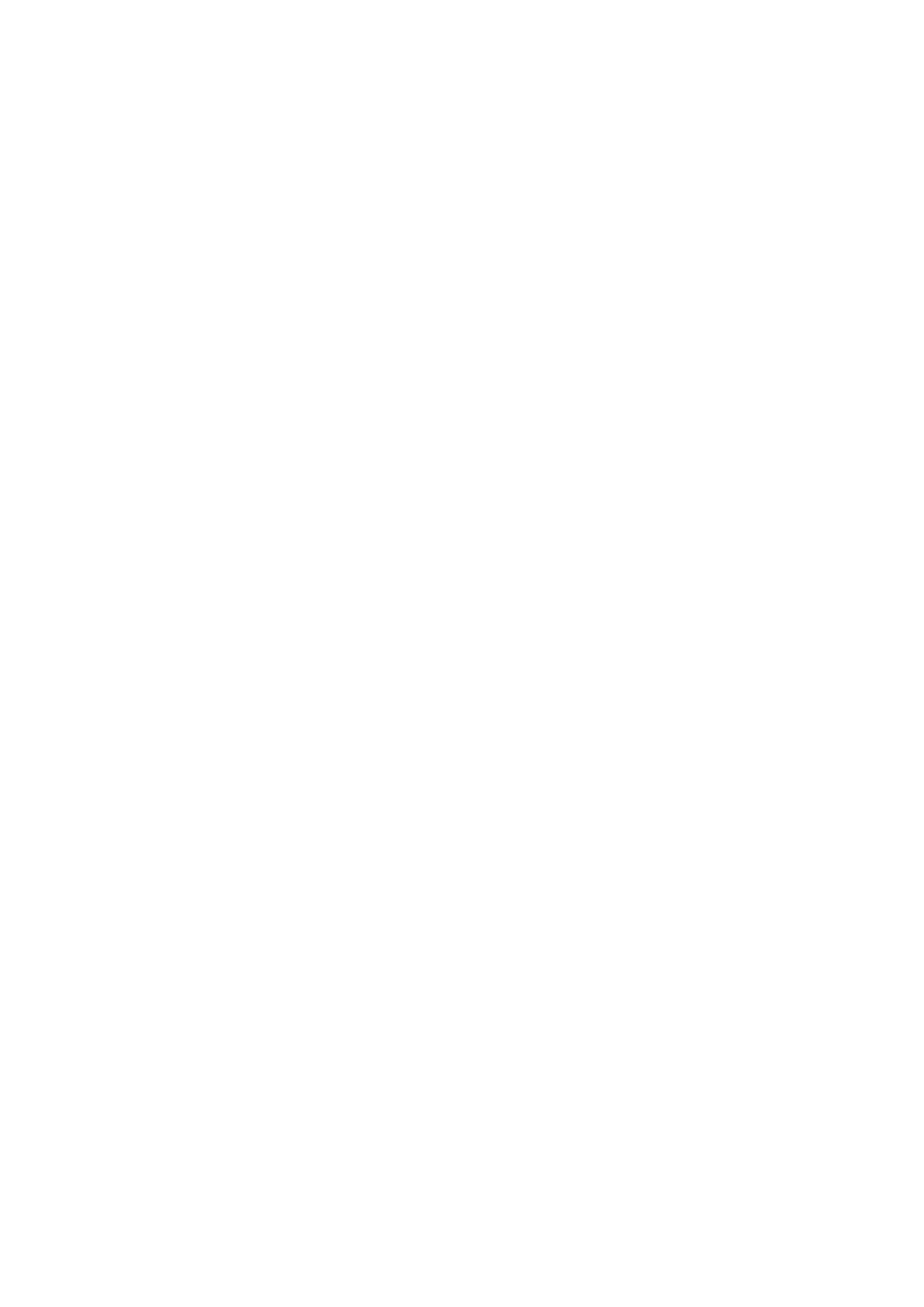*I certify that this public bill, which originated in the Legislative Assembly, has finally passed the Legislative Council and the Legislative Assembly of New South Wales.*

> *Clerk of the Legislative Assembly. Legislative Assembly, Sydney, , 2013*



New South Wales

# **Courts and Other Miscellaneous Legislation Amendment Bill 2013**

Act No , 2013

An Act to make miscellaneous amendments to certain legislation with respect to courts and certain other legislation administered by the Attorney General.

*I have examined this bill and find it to correspond in all respects with the bill as finally passed by both Houses.*

*Assistant Speaker of the Legislative Assembly.*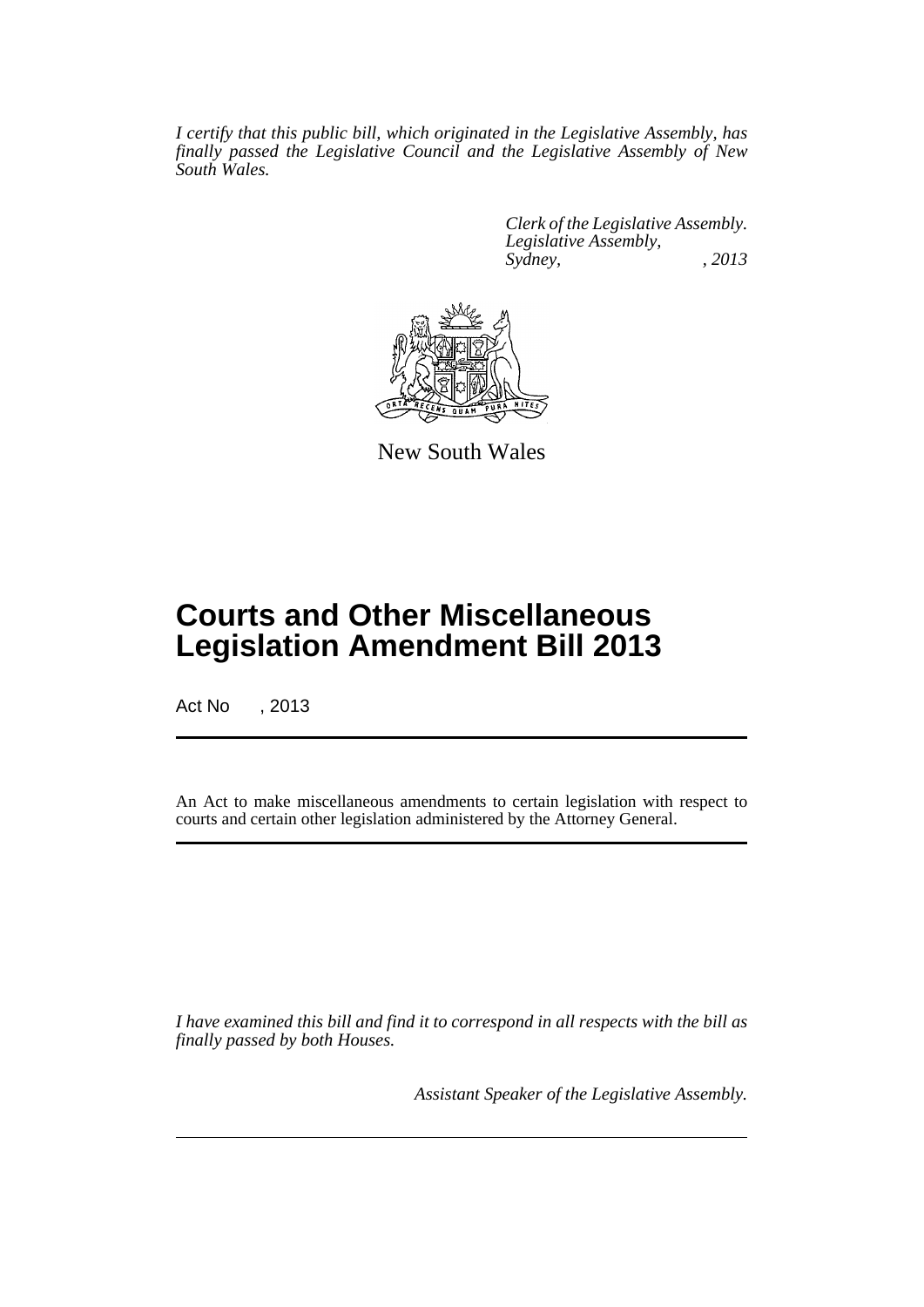## <span id="page-3-0"></span>**The Legislature of New South Wales enacts:**

## **1 Name of Act**

This Act is the *Courts and Other Miscellaneous Legislation Amendment Act 2013*.

## <span id="page-3-1"></span>**2 Commencement**

This Act commences on the date of assent to this Act.

## <span id="page-3-2"></span>**3 Explanatory notes**

The matter appearing under the heading "Explanatory note" in Schedule 1 does not form part of this Act.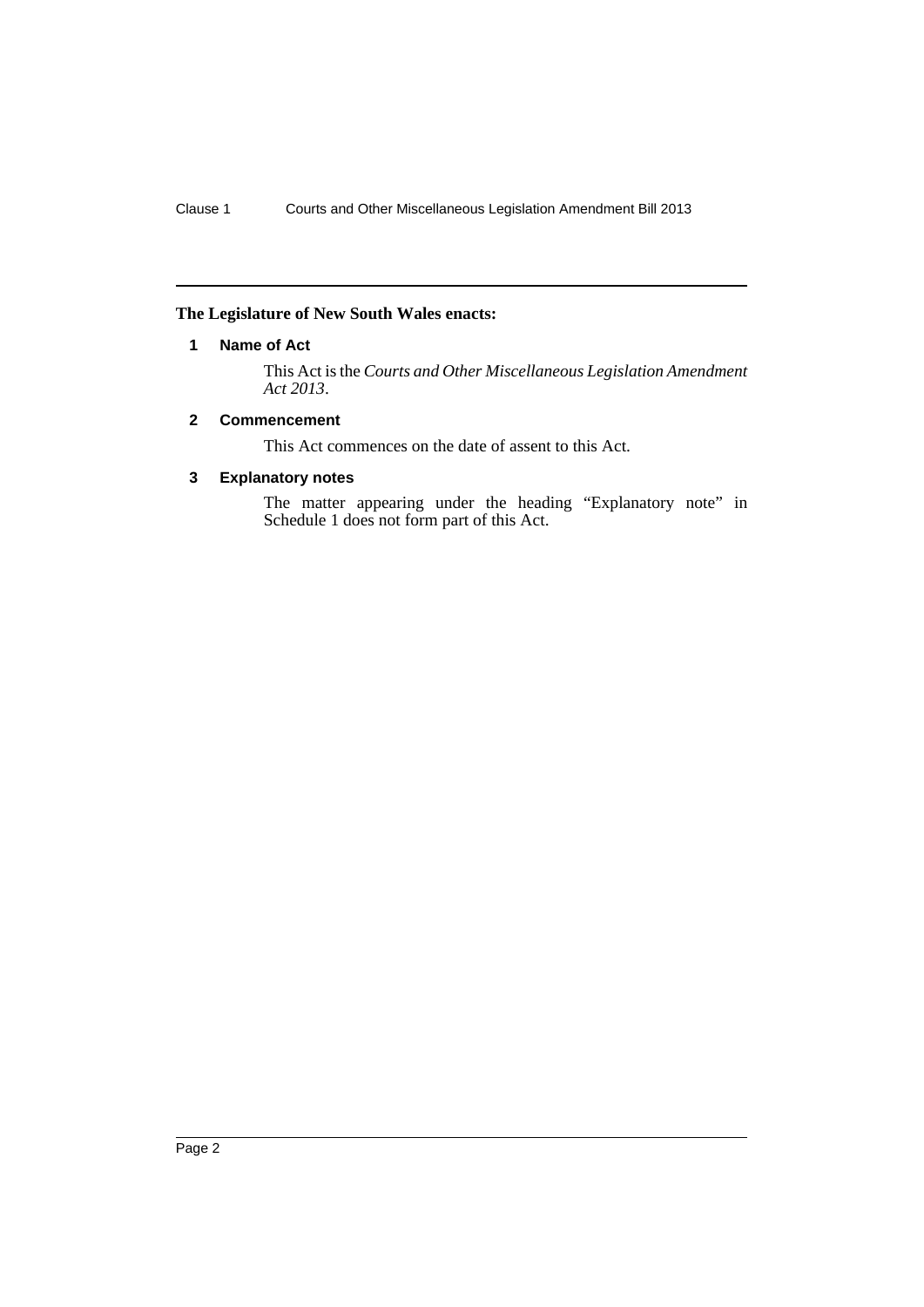Amendment of Acts **Schedule 1** and the set of Acts Schedule 1

# <span id="page-4-0"></span>**Schedule 1 Amendment of Acts**

## **1.1 Anti-Discrimination Act 1977 No 48**

#### **[1] Section 7 What constitutes discrimination on the ground of race**

Omit ", on the ground of the aggrieved person's race or the race of a relative or associate of the aggrieved person," from section 7 (1).

## **[2] Section 7 (1) (a)**

Insert "on the ground of the aggrieved person's race or the race of a relative or associate of the aggrieved person," before "treats the aggrieved person".

## **[3] Section 7 (1) (b)**

Insert "on the ground of the aggrieved person's race or the race of a relative or associate of the aggrieved person," before "segregates".

## **[4] Section 7 (1) (c)**

Omit "such".

#### **[5] Section 24 What constitutes discrimination on the ground of sex**

Omit ", on the ground of the aggrieved person's sex or the sex of a relative or associate of the aggrieved person," from section 24 (1).

#### **[6] Section 24 (1) (a)**

Insert "on the ground of the aggrieved person's sex or the sex of a relative or associate of the aggrieved person," before "treats the aggrieved person".

#### **[7] Section 24 (1) (b)**

Omit "such".

#### **[8] Section 38B What constitutes discrimination on transgender grounds**

Omit ", on the ground of the aggrieved person being transgender or a relative or associate of the aggrieved person being transgender," from section 38B (1).

#### **[9] Section 38B (1) (a)**

Insert "on the ground of the aggrieved person being transgender or a relative or associate of the aggrieved person being transgender," before "treats the aggrieved person".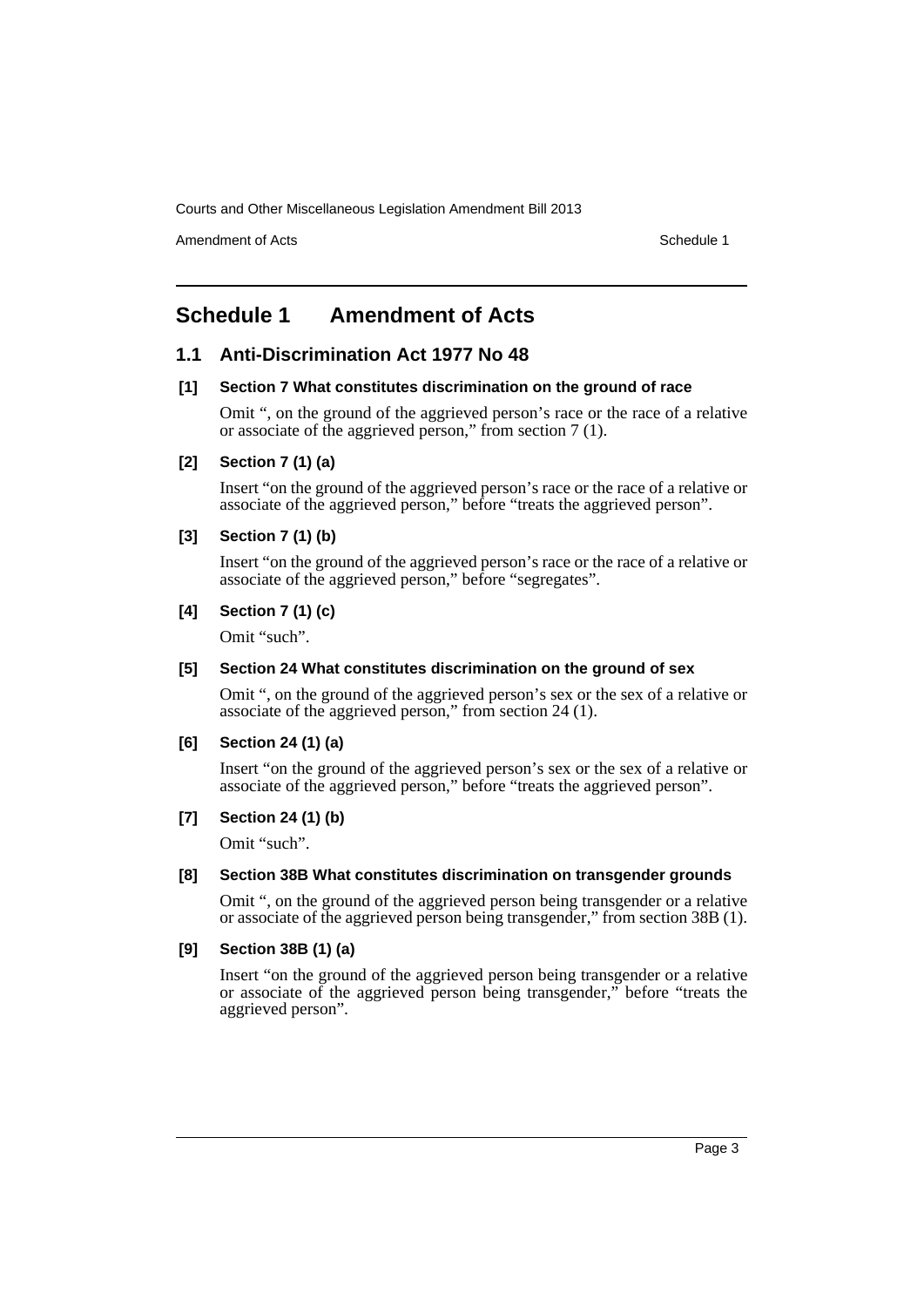Schedule 1 Amendment of Acts

#### **[10] Section 39 What constitutes discrimination on the ground of marital or domestic status**

Omit ", on the ground of the aggrieved person's marital or domestic status or the marital or domestic status of a relative or associate of the aggrieved person," from section 39 (1).

#### **[11] Section 39 (1) (a)**

Insert "on the ground of the aggrieved person's marital or domestic status or the marital or domestic status of a relative or associate of the aggrieved person," before "treats the aggrieved person".

#### **[12] Section 39 (1) (b)**

Omit "such".

#### **[13] Section 49B What constitutes discrimination on the ground of disability**

Omit ", on the ground of the aggrieved person's disability or the disability of a relative or associate of the aggrieved person," from section 49B (1).

#### **[14] Section 49B (1) (a)**

Insert "on the ground of the aggrieved person's disability or the disability of a relative or associate of the aggrieved person," before "treats the aggrieved person".

## **[15] Section 49B (1) (b)**

Omit "such".

#### **[16] Section 49T What constitutes discrimination on the ground of a person's responsibilities as a carer**

Omit ", on the ground of the aggrieved person having responsibilities as a carer," from section 49T (1).

#### **[17] Section 49T (1) (a)**

Insert "on the ground of the aggrieved person having responsibilities as a carer," before "treats the aggrieved person".

#### **[18] Section 49ZG What constitutes discrimination on the ground of homosexuality**

Omit ", on the ground of the aggrieved person's homosexuality or the homosexuality of a relative or associate of the aggrieved person," from section  $49ZG(1)$ .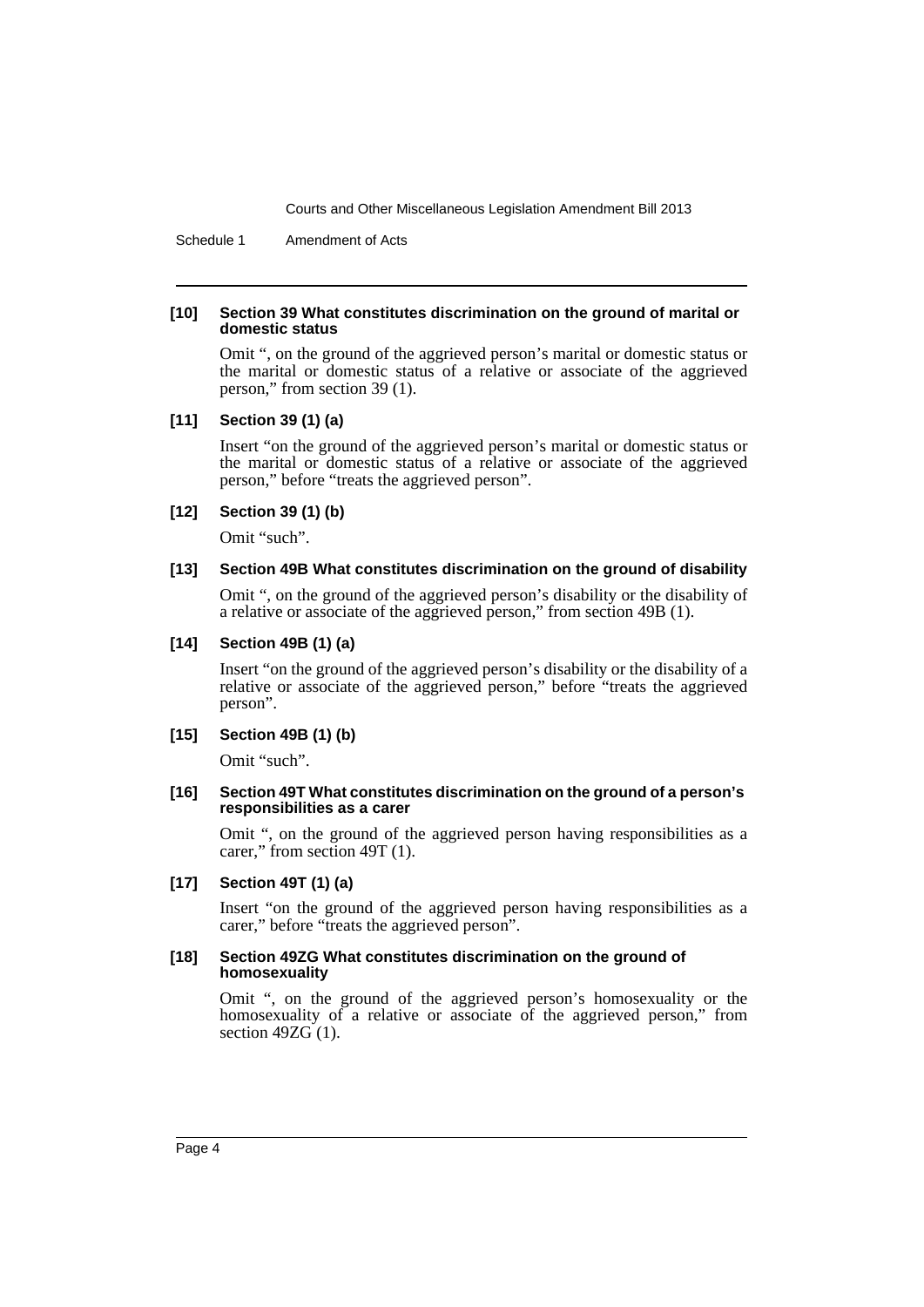Amendment of Acts **Amendment of Acts** Schedule 1

## **[19] Section 49ZG (1) (a)**

Insert "on the ground of the aggrieved person's homosexuality or the homosexuality of a relative or associate of the aggrieved person," before "treats the aggrieved person".

## **[20] Section 49ZG (1) (b)**

Omit "such".

#### **[21] Section 49ZYA What constitutes discrimination on the ground of age**

Omit ", on the ground of the aggrieved person's age or the age of a relative or associate of the aggrieved person," from section 49ZYA (1).

## **[22] Section 49ZYA (1) (a)**

Insert "on the ground of the aggrieved person's age or the age of a relative or associate of the aggrieved person," before "treats the aggrieved person".

## **[23] Section 49ZYA (1) (b)**

Omit "such".

#### **Explanatory note**

The proposed amendments to the *Anti-Discrimination Act 1977* make it clear that in the case of indirect discrimination (which involves a discriminatory requirement or condition) there is no need to prove that a particular ground of discrimination under the Act is a reason for the discriminatory requirement or condition. The amendments reflect the NSW Court of Appeal decision in *Amery & Ors v State of New South Wales (Director-General NSW Department of Education and Training)* [2004] NSWCA 404.

# **1.2 Civil Procedure Act 2005 No 28**

#### **[1] Section 122 Maximum total payment under all garnishee orders**

Omit "the standard workers compensation weekly benefit" from section 122 (1).

Insert instead "\$447.70 as adjusted under Division 6 of Part 3 of the *Workers Compensation Act 1987*".

#### **[2] Section 122 (1A)**

Insert after section 122 (1):

(1A) The amount of \$447.70 referred to in subsection (1) is an *adjustable amount* for the purposes of Division 6 of Part 3 of the *Workers Compensation Act 1987*.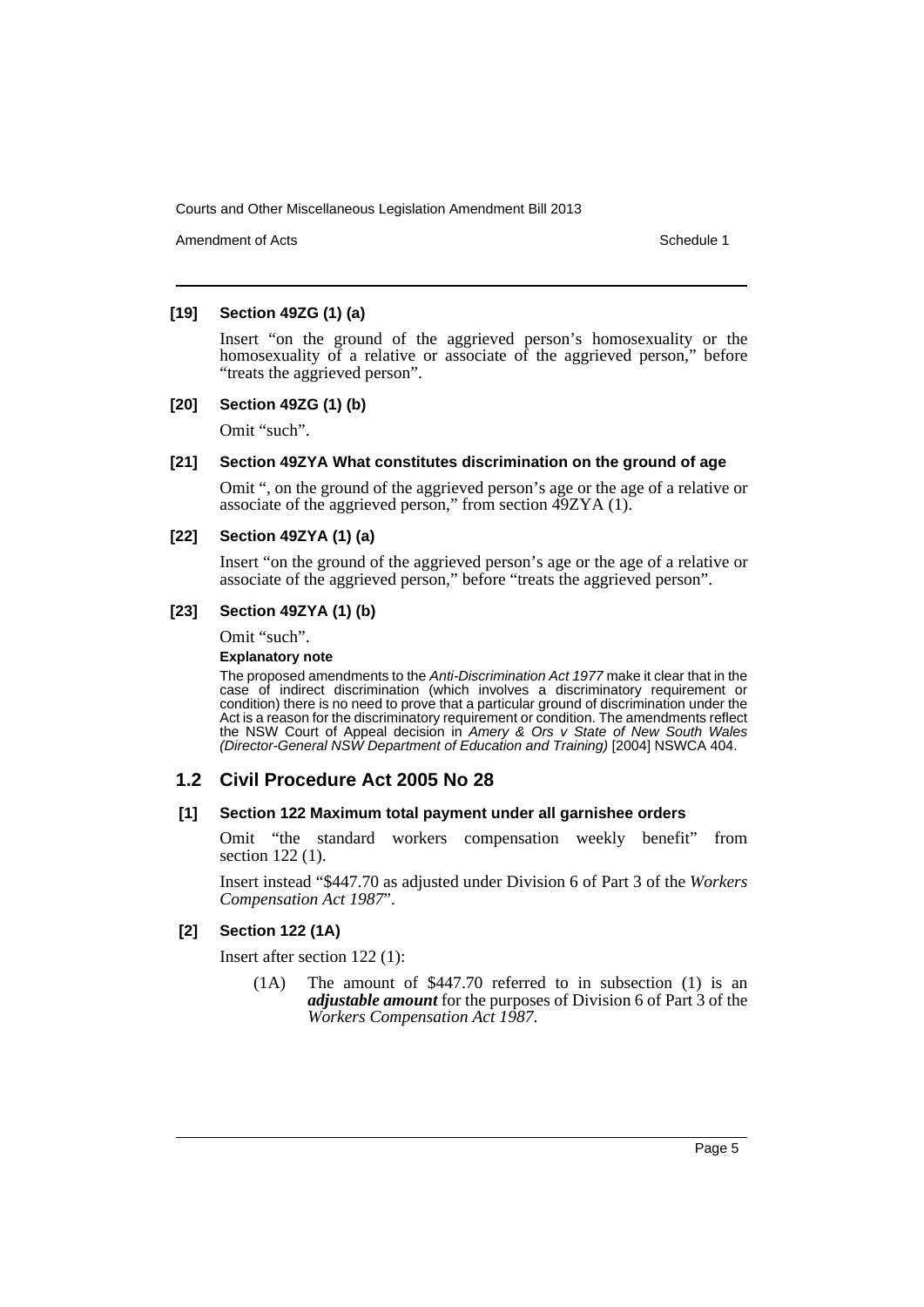Schedule 1 Amendment of Acts

#### **[3] Section 122 (2)**

Omit the definition of *standard workers compensation weekly benefit*.

#### **Explanatory note**

The proposed amendments update the way in which the maximum total payment under a garnishee order is calculated.

## **1.3 Dust Diseases Tribunal Act 1989 No 63**

#### **Section 13 Proceedings before the Tribunal**

Insert after section 13 (2):

(3) The President may delegate to a member the President's functions under subsection (2).

#### **Explanatory note**

The proposed amendment enables the President of the Dust Diseases Tribunal to delegate to another member of the Tribunal functions relating to managing the proceedings list, namely, fixing the time, place and before whom proceedings are to be held.

## **1.4 Evidence (Audio and Audio Visual Links) Act 1998 No 105**

#### **Section 5BA Accused detainee to appear physically in physical appearance proceedings**

Omit section 5BA (2). Insert instead:

- (2) Subsection (1) does not apply to any bail proceedings that:
	- (a) occur during a weekend, or
	- (b) occur on a public holiday, or
	- (c) occur during each period commencing on 24 December and ending on the first Friday following 31 December, or
	- (d) occur on each of the days on which the Local Court Annual Conference is held in any year, or
	- (e) relate to an accused detainee who is being held in custody at a place prescribed by the regulations.

#### **Explanatory note**

The proposed amendment expands the occasions on which an accused detainee is permitted to appear in first appearance bail proceedings via an audio or audio visual link as an exception to the requirement in section 5BA (1) of the *Evidence (Audio and Audio Visual Links) Act 1998* to appear physically in those proceedings. The further occasions are the Christmas/New Year period in each year and during the Local Court Annual Conference in any year.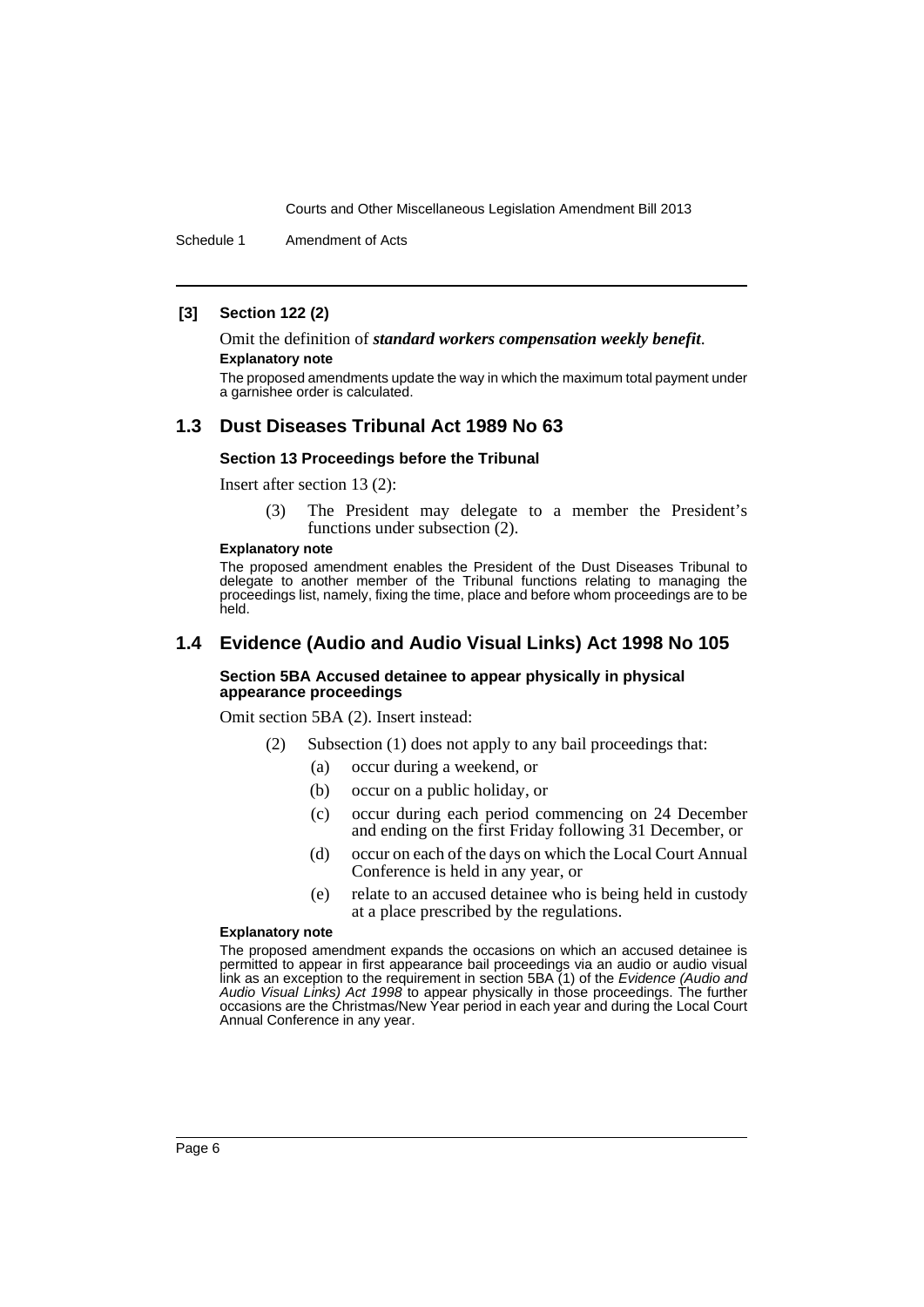Amendment of Acts **Amendment of Acts** Schedule 1

# **1.5 Fines Act 1996 No 99**

## **Section 11 Provisions relating to application for further time to pay fine**

Insert after section 11 (7):

(8) Without limiting subsection (7), the principal registrar of the District Court, a registrar of the Local Court at the Downing Centre and a registrar of the Children's Court may authorise, subject to any conditions specified in the authorisation, a person employed in the Department of Attorney General and Justice to deal with an application and to make, amend or revoke an order allowing further time to pay a fine.

#### **Explanatory note**

The proposed amendment allows specified registrars of the District Court, Local Court and Children's Court to authorise employees of the Department of Attorney General and Justice to consider applications for further time to pay a court-imposed fine.

## **1.6 Government Information (Public Access) Act 2009 No 52**

#### **Schedule 2 Excluded information of particular agencies**

Insert at the end of clause 2:

The DNA Review Panel—all functions other than functions under section 91 (1) (d) of the *Crimes (Appeal and Review) Act 2001*.

#### **Explanatory note**

The proposed amendment excludes information relating to the functions of the DNA Review Panel, other than its functions relating to reporting and making recommendations to the Minister, from being able to be accessed under the *Government Information (Public Access) Act 2009*.

# **1.7 Local Court Act 2007 No 93**

#### **Section 25 Local Court Rule Committee**

Omit section 25 (4). Insert instead:

- (4) The Rule Committee, when exercising its functions in respect of matters relating to the jurisdiction referred to in section  $\hat{9}$  (c), is to have 3 additional members as follows:
	- (a) a person appointed by the Chief Magistrate on the nomination of the Director of Public Prosecutions,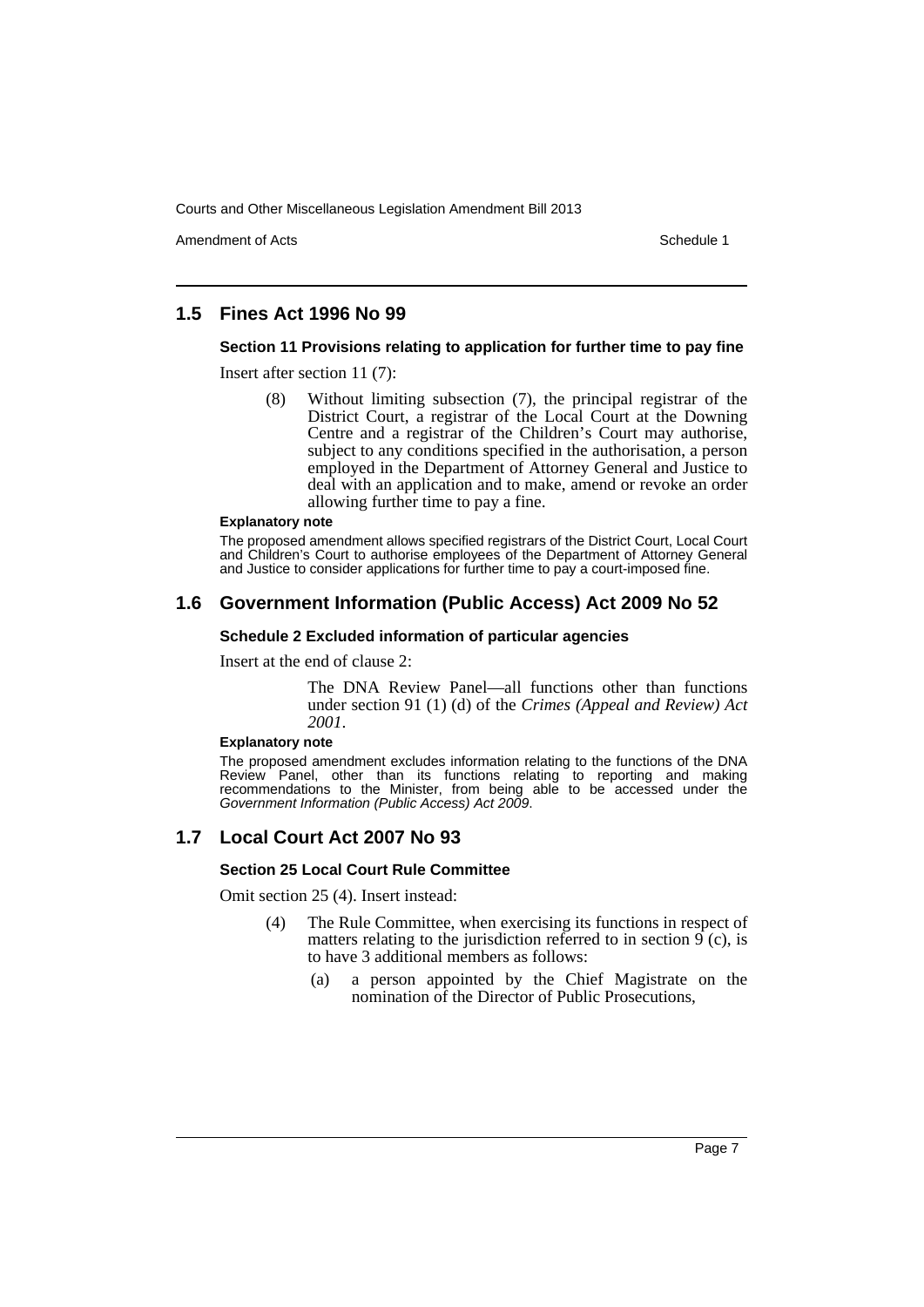Schedule 1 Amendment of Acts

- (b) a person appointed by the Chief Magistrate on the nomination of the Legal Aid Commission,
- (c) a police prosecutor admitted to the legal profession under the *Legal Profession Act 2004* appointed by the Chief Magistrate on the nomination of the Commissioner of Police.

#### **Explanatory note**

The proposed amendment provides for the appointment of a legally qualified and admitted police prosecutor as a member of the Local Court Rule Committee when the Committee is exercising its functions in respect of matters relating to the Court's criminal jurisdiction.

# **1.8 Young Offenders Act 1997 No 54**

## **[1] Section 66 Disclosure of records**

Insert after section 66 (2) (f):

- (g) records of, or relating to, warnings, cautions and conferences under this Act may (subject to any regulations made for the purposes of subsection  $(3)$ ) be divulged to an authorised officer of the Department of Attorney General and Justice for use in connection with the Department's Youth on Track scheme or such other early intervention or diversionary program administered by the Department that is prescribed by the regulations,
- (h) any records divulged to an authorised officer of the Department of Attorney General and Justice under paragraph (g) may (subject to any regulations made for the purposes of subsection (3)) be divulged by an authorised officer of the Department to a non-government organisation engaged by the Department to provide services in connection with the Department's Youth on Track scheme or such other early intervention or diversionary program administered by the Department that is prescribed by the regulations.